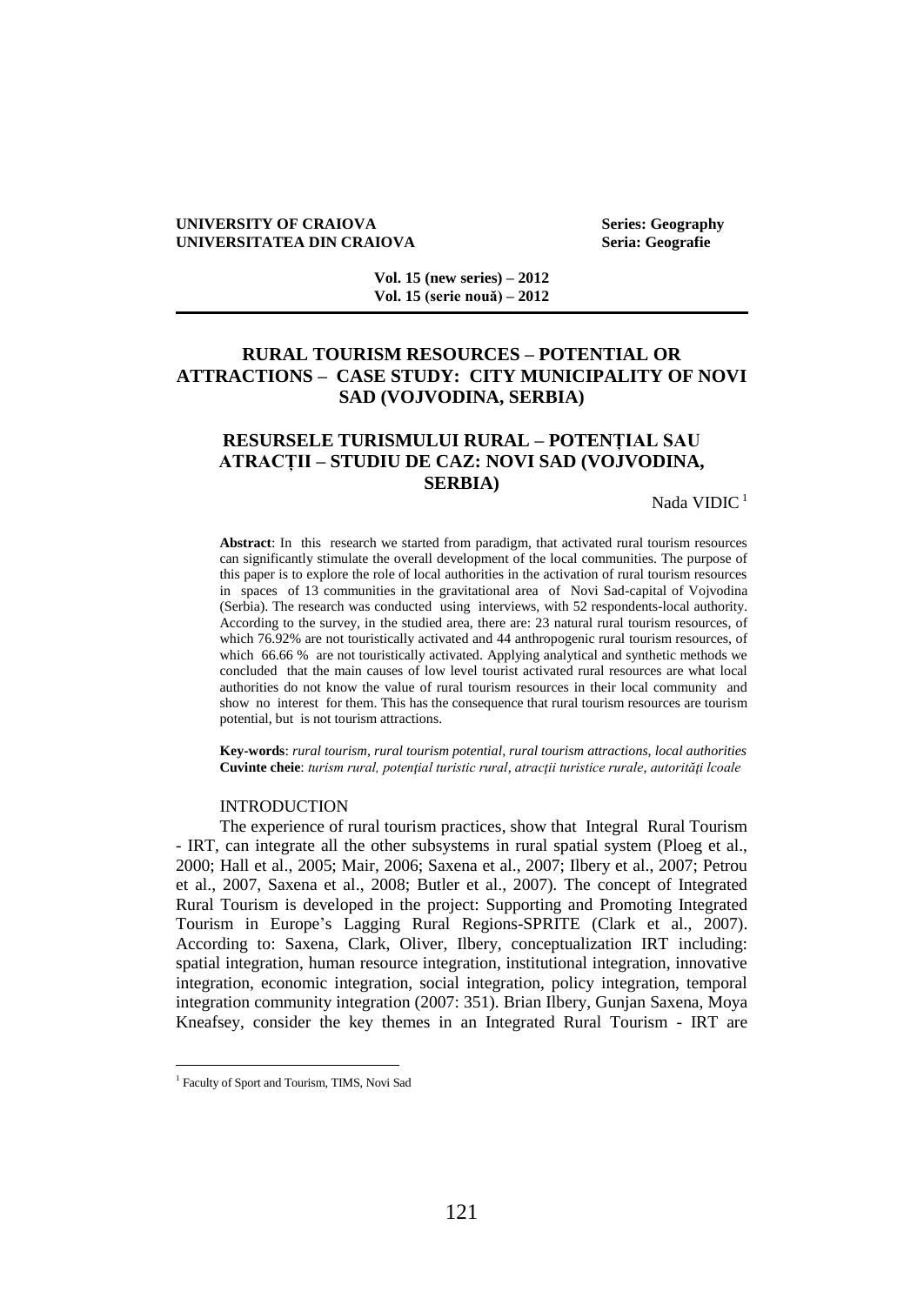following: Networks, Scale, Endogeneity, Embeddedness, Empowerment, Sustainability, Complementarity (2007:444). Foregoing authors suggest that "Endogenous (bottom-up) development is central to IRT as it is structured to retain maximum benefits in a ocality, by using and adding value to local resources and by focusing on the requirements, capacities and values of local people" (2007:444). Our consideration is that the role of local authorities significant element of endogenous development in IRT. Rural tourism development requires that the authorities in the local communities concerned about the sustainable development of local tourism resources, which means you must understand their values and functionality. The aim of this research is to: 1) examine the role of local authorities in recognizing the value of rural tourism resources; 2) explore the impact and role of local authorities in activation of rural tourism resources.

In order to better understand the current position of the local tourism authority in the activation of rural resources of the space that we study, we draw attention on the sociological milieu of spaces in which to conduct this research. In sociological theory the transformation of society through which we are passing some sociologists call the term: post socialist transformation (Sljukic, 2009: 18). It is a sociological context in which is dominated top-down concept of development and we are in this area conducted research. The research area was City Municipality of Novi Sad. Novi Sad is the capital of the Autonomous Province of Vojvodina, which occupies the northern geographical spaces of the Republic of Serbia (Fig. 1).



**Fig. 1. Geographical position of City Novi Sad (Vojvodina, Serbia) [\(http://sr.wikipedia.org/sr/\)](http://sr.wikipedia.org/sr/)**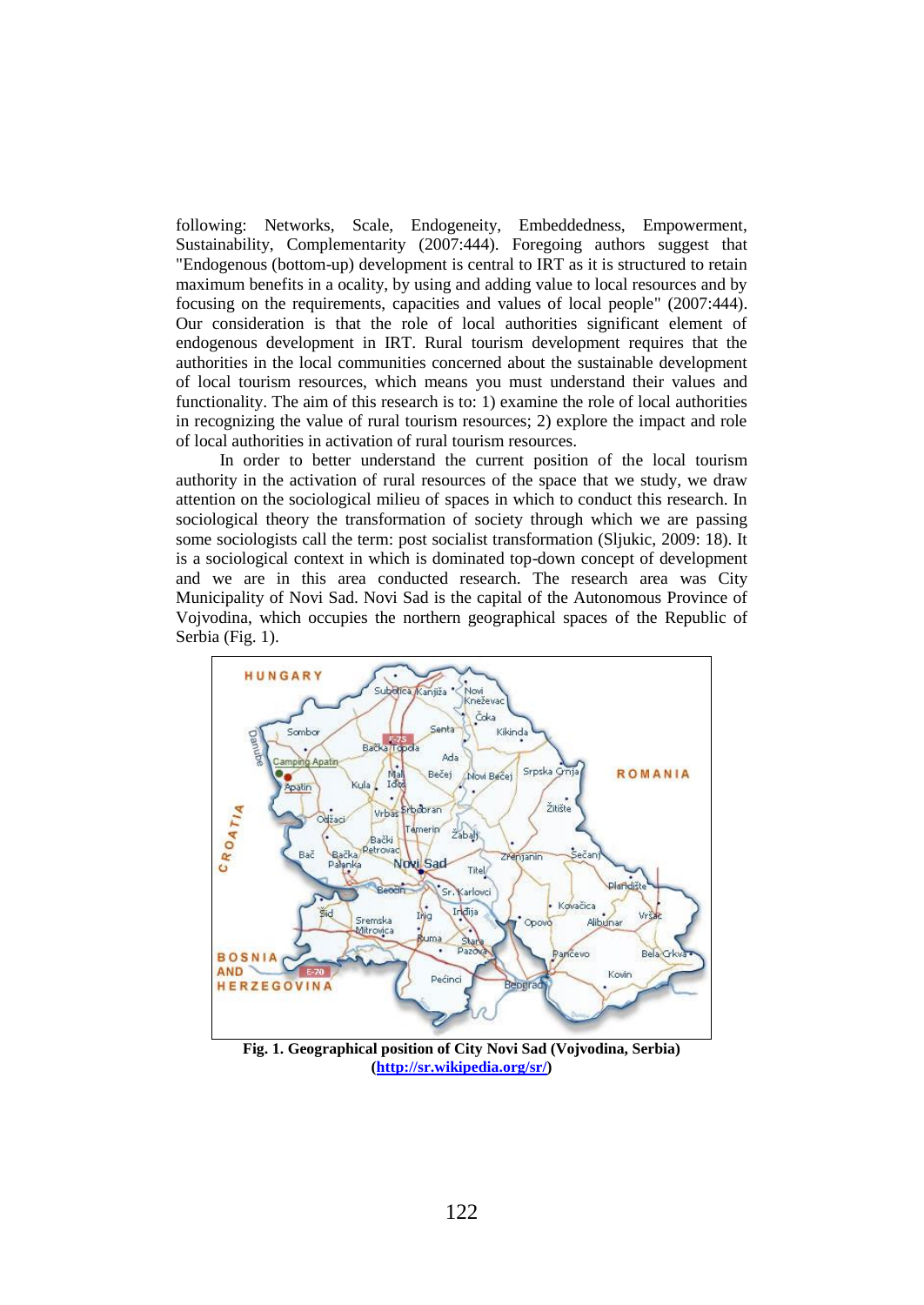In terms of administration, in the City Municipality of Novi Sad there are City of Novi Sad and City of Petrovaradin. In the City Municipality of Novi Novi Sad (699 sqkm, which is 3.25 % of the territory of Vojvodina), there are 335 401 population, out of which: 78.57 % of urban population and 21.43 % of rural population. The subject in this study are the following local communities: Begec, Budisava, Cenej, Futog, Kac, Kisac, Kovilj, Rumenka, Stepanovicevo and Veternik in the City of Novi Sad (Fig. 2, Tab. 1), and Bukovac, Stari Ledinci, and Novi Ledinci, in the City of Petrovaradin (Fig. 2, Tab. 1).



**[\(http://sr.wikipedia.org/sr/\)](http://sr.wikipedia.org/sr/)**

#### METHODOLOGY

The study applied the combined method. Analytical methods were used in studying scientific and professional articles from this matter, both foreign and domestic. The choice was selective, as some of these papers are cited or mentioned in literature. Applied the method of interviews, which was conducted in 13 local communities, in the City Municipality of Novi Sad.

The interview was conducted on the basis of the questionnaire (6 questions), prepared according to the Likert and Terston scale. The questionnaire was structured so that it consisted of two parts. In the first part of the questionnaire respondents - local authorities in local communities were asked to write the names of all anthropogenic and natural tourism resources in their territory and to assess their value, on a scale of 1 - 5 and to assess their level of tourist activated, the following grades: A - small, B medium, C-high (Tab. 1, questions: 1,2). In the second part of the interview, the local authorities are supposed to show how knowledge of tourism resources in their community. Respondents were 52 local authorities in 13 local communities. The survey was conducted, from 10.11.2010 to 30.11.2010. The questionnaire distributed by e-mail in 8 local communities and by postal deliveries in five local communities. Interview was conducted face to face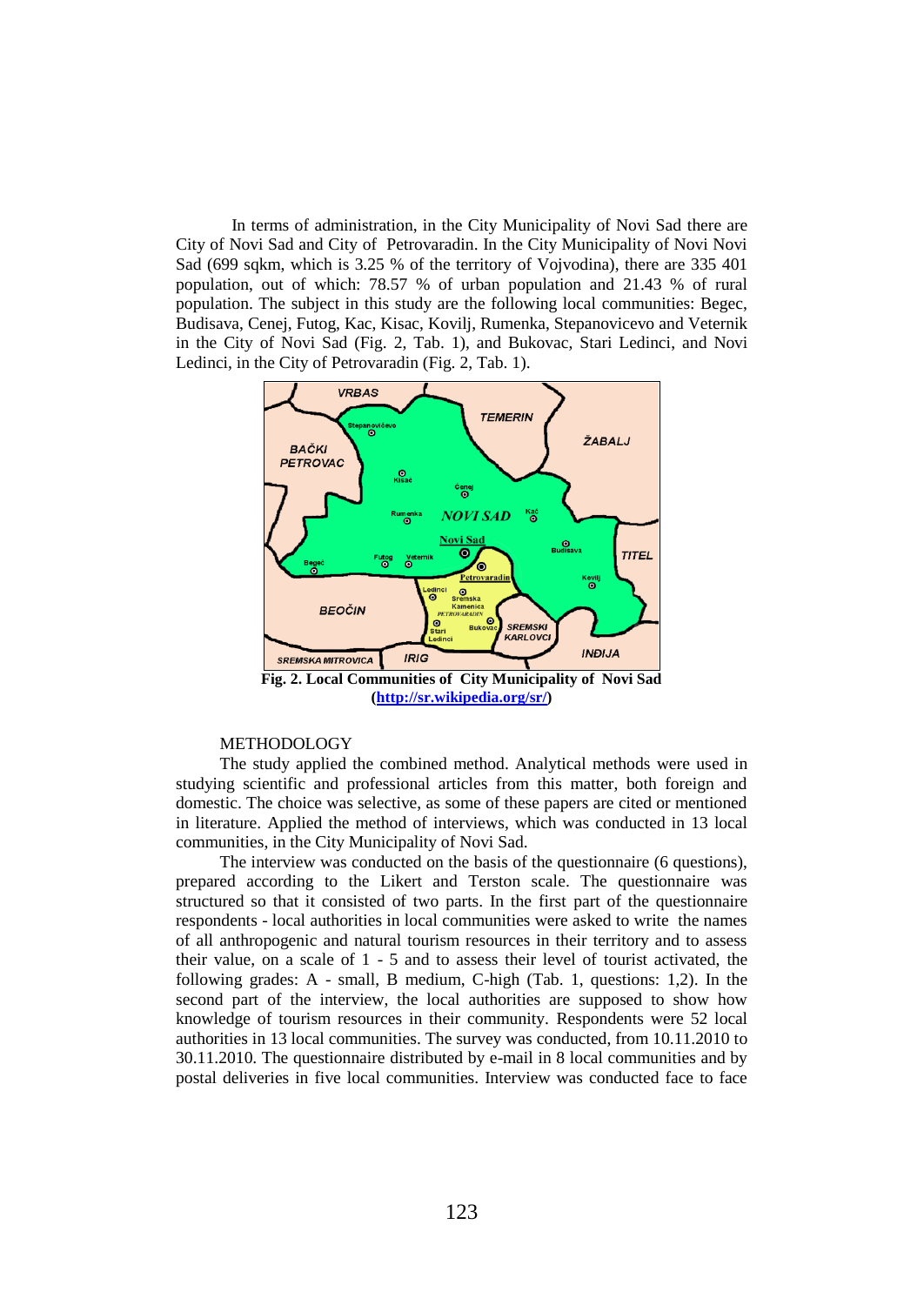with 12 respondents in the three communities (Bukovac, Novi Ledinci, Stari Ledinci), at their invitation. By using synthetic methods, we have presented observations, conclusions.

## DISCUSSIONS

Sharpley and Sharpley, 1997, write: "Local tourist potentials through tourism can regenerate rural areas, this explains why the integrated approach and sustainable approach to rural tourism is important, because such a concept of rural tourism, local tourism resources, protects against damage (1997). Community development through tourism, it means a healthy integrated community development (Beeton, 2006). Local resident`s perceptions of rural tourism economic dependence – factor affecting resident`s" (Shu-Tzu Chuang, 2010). Unfortunately, residents in the surveyed area are not aware of that fact, that rural tourism can regenerate their area (Sharpley and Sharpley, 1997) "or to provide ... means a healthy integrated community development" (Beeton, 2006) and have not of perceptions that is rural tourism "factor affecting resident`s" (Shu-Tzu Chuang, 2010). Attractions in rural areas are diverse, but unfortunately have not been adequately exploited, as indicated by studies in the world (Nasser, 2011). It is the same situation in the area, which is the subject of this study.

Local rural communities in 13 village, which were the subject of research are the main nuclei organizational structure of local development of the City Municipality of Novi Sad. Local authorities were asked about their knowledge of rural tourism resources in their local community (1. aim of article, Box 1).

# **Box 1**

| <b>Ouestion 1</b>                                                                  |
|------------------------------------------------------------------------------------|
| - Please write the names of natural tourist resources in your community            |
| and for each natural tourism resource rate:                                        |
| a) their preservation on a scale of $1-5$ (1-minimum value, maximum value of 5),   |
| b) degree tourist activated on the scale:                                          |
| $A - low - B$ middle $C - high$ .                                                  |
| Ouestion 2                                                                         |
| - Please write the names of anthropogenic resources in your community and for each |
| natural tourism resource rate:                                                     |
| a) their preservation on a scale of $1-5$ (1-minimum value, maximum value of 5),   |
| b) degree tourist activated on the scale:                                          |
| $A - low - B$ middle $C - high$ .                                                  |

According to the results of research, local authorities have stated that the territory of their local community has: 23 natural rural touristic resources and 44 anthropogenic resources (Tab. 1, 2). The local authority assessed: 19,23 % of natural rural tourism resources, with value: 5; 3,84% of natural rural tourism resources with value: 1 and the best number of rural tourism resources: 46,15%, assessed with value: 3. Same respondents gave value 5 for 16,16% anthropogenic rural tourism resources; value :1 for 2,08 % anthropogenic rural tourism resources and value: 3 for the best number anthropogenic rural tourism resources: 33,33%.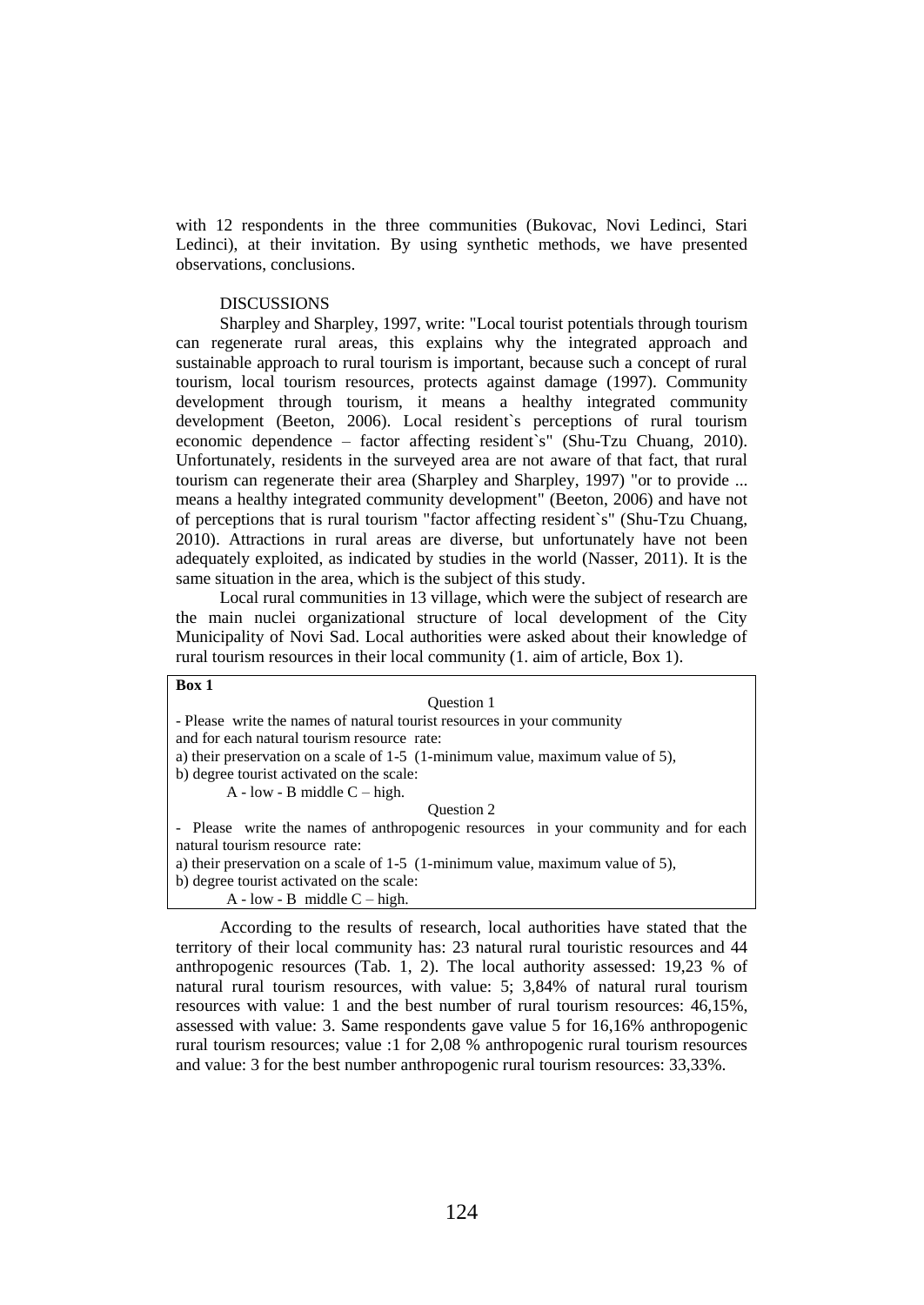**Table no. 1.**

| tourism resources, in the City Municipality of Novi Sad (October 2010) |                                                      |                                                           |                          |                        |                |                        |                  |    |  |  |
|------------------------------------------------------------------------|------------------------------------------------------|-----------------------------------------------------------|--------------------------|------------------------|----------------|------------------------|------------------|----|--|--|
| Local                                                                  | An assessment of conservation resources <sup>1</sup> | Assessment of the degree of tourist                       |                          |                        |                |                        |                  |    |  |  |
| Commun                                                                 |                                                      | $(1-5)$                                                   |                          | activated $2$          |                |                        |                  |    |  |  |
| ity                                                                    |                                                      |                                                           | $(A, B, C)$              |                        |                |                        |                  |    |  |  |
|                                                                        | Natural                                              | Anthropogenic resources                                   | Natural                  |                        |                | Anthropogenic          |                  |    |  |  |
|                                                                        | resources                                            |                                                           | resources                |                        |                |                        | resources        |    |  |  |
|                                                                        |                                                      |                                                           | A                        | B                      | C              | А                      | B                | C  |  |  |
|                                                                        | City Municipality of Novi Sad                        |                                                           |                          |                        |                |                        |                  |    |  |  |
|                                                                        | 1. Begecka jama                                      | 1. Orthodox Church (3)                                    | $\overline{a}$           | $\overline{a}$         | 1.             | 2.                     | 1.               | 4. |  |  |
| 1.                                                                     | (3)                                                  | 2. Monument fallen soldiers of World War II               |                          |                        |                | 3.                     | 5.               |    |  |  |
| Begec<br>$(3310)^3$                                                    |                                                      | (2)                                                       |                          |                        |                |                        | 6.<br>7.         |    |  |  |
|                                                                        |                                                      | 3. Evangelisticka Church (3)<br>4. Szalas ""Kovacevic (3) |                          |                        |                |                        |                  |    |  |  |
|                                                                        |                                                      | 5. Mladja szalas farm (5)                                 |                          |                        |                |                        |                  |    |  |  |
|                                                                        |                                                      | 6. Cveja szalas farm (3)                                  |                          |                        |                |                        |                  |    |  |  |
|                                                                        |                                                      | 7. Cardak " Brush " (4)                                   |                          |                        |                |                        |                  |    |  |  |
|                                                                        | 1 Bara, near                                         | 1. Reformed Church (5)                                    | 1.                       |                        |                |                        | 1.               |    |  |  |
| 2.                                                                     | village. $(3)$                                       | 2. Rimokatolic Church (5)                                 |                          |                        |                |                        | $\overline{2}$ . |    |  |  |
| <b>Budisava</b>                                                        |                                                      | 3. Serbian Saints Church of Parliament (5)                |                          |                        |                |                        | 3.               |    |  |  |
| (3633)                                                                 |                                                      | 4. Etno house (5)                                         |                          |                        |                |                        | 4.               |    |  |  |
|                                                                        |                                                      |                                                           |                          |                        |                |                        |                  |    |  |  |
| 3.                                                                     | 1. Mulberry                                          | 1Monument to fallen soldiers of World War II              | $\overline{\phantom{a}}$ | 1.                     |                | 1.<br>2.               | $\overline{a}$   |    |  |  |
| Cenej                                                                  | Cenejac $(5)$                                        | (4)                                                       |                          |                        |                | 3.                     |                  |    |  |  |
| (2095)                                                                 |                                                      | 2. Monument partisan detachment (4)                       |                          |                        |                |                        |                  |    |  |  |
|                                                                        |                                                      | 3. Church Holy Spirit (4)                                 |                          |                        |                |                        |                  |    |  |  |
| 4.                                                                     | 1. The river<br>Danube(5)                            | 1. Orthodox Church Sent Kozma and Damjan<br>(5)           | $\overline{3}$ .         | 1.<br>$\overline{2}$ . | $\overline{a}$ | 1.<br>$\overline{2}$ . | $\overline{a}$   |    |  |  |
| Futog                                                                  | $2.Vizic$ rit $(5)$                                  | 2. Rimokatolic Church (2)                                 |                          |                        |                | 3.                     |                  |    |  |  |
| (18269)                                                                | 3.Sukova bara                                        | 3. House is protected by law (1)                          |                          |                        |                |                        |                  |    |  |  |
|                                                                        | (4)                                                  |                                                           |                          |                        |                |                        |                  |    |  |  |
|                                                                        |                                                      | 1. Church. Sent Nikolaja (5)                              |                          |                        |                |                        |                  |    |  |  |
| 5.                                                                     | 1. $Crni$ vrh $(4)$                                  | 2. Commemoration mark Sv. Petke (4)                       | 1.                       | Ĭ.                     |                | 1.                     |                  |    |  |  |
| Kac                                                                    | 2. Pheasant                                          | 3. Memorial to fallen soldiers in the village             | $\overline{2}$ .         |                        |                | $\overline{2}$ .       |                  |    |  |  |
| (11612)                                                                | farm $(4)$                                           | center $(4)$                                              |                          |                        |                | 3.                     |                  |    |  |  |
|                                                                        |                                                      | 4. Memorial to fallen soldiers in the<br>playground (4)   |                          |                        |                | 4.<br>5.               |                  |    |  |  |
|                                                                        |                                                      | 5. Saint Sava Hall (4)                                    |                          |                        |                | 6.                     |                  |    |  |  |
|                                                                        |                                                      | 6. Monastery S. Beach (4)                                 |                          |                        |                | 7.                     |                  |    |  |  |
|                                                                        |                                                      | 7. Events $(4)$                                           |                          |                        |                |                        |                  |    |  |  |
| 6.                                                                     |                                                      | 1. Slovakia - Evangelical Church (3)                      | $\sim$                   | $\sim$                 | $\overline{a}$ | 1.                     | 3.               |    |  |  |
| Kisac                                                                  |                                                      | 2. Orthodox Church Sv. Three Hierarchs (3)                |                          |                        | $\overline{a}$ | $\overline{2}$ .       |                  |    |  |  |
| (5220)                                                                 |                                                      | 3. Building Cultural and Information Centre (3)           |                          |                        |                |                        |                  |    |  |  |
|                                                                        | 1. Special                                           | 1. Kovilj Monastery (5)                                   | 1.                       |                        |                | $\overline{2}$ .       | $\overline{a}$   | 1. |  |  |
| 7.                                                                     | nature reserve                                       | 2 Church of Vaznesenje Gospodnje (3)                      | $\overline{2}$ .         |                        |                | 3.                     |                  |    |  |  |
| Kovilj                                                                 | "Koviljsko-                                          | 3. Church Sent Apostol Toma (3)                           | 3.                       |                        |                |                        |                  |    |  |  |
| (5389)                                                                 | Petrovaradinski                                      |                                                           |                          |                        |                |                        |                  |    |  |  |
|                                                                        | $Rit''$ (4)                                          |                                                           |                          |                        |                |                        |                  |    |  |  |
|                                                                        | 2. Tikvara (4)                                       |                                                           |                          |                        |                |                        |                  |    |  |  |
| 8.                                                                     | 3. Slajz(4)<br>1. Mali kanal                         | 1. Orthodox Church Sent Petar and i Pavle (3)             | 1.                       |                        |                | 1.                     |                  |    |  |  |
| Rumenka                                                                | (2)                                                  | 2. Hungary Reformist Church (3)                           |                          |                        |                | $\overline{2}$ .       |                  |    |  |  |
| (6444)                                                                 |                                                      |                                                           |                          |                        |                |                        |                  |    |  |  |
|                                                                        |                                                      |                                                           |                          |                        |                |                        |                  |    |  |  |

# **Results of research on assessment of values and the level of tourism activation of rural**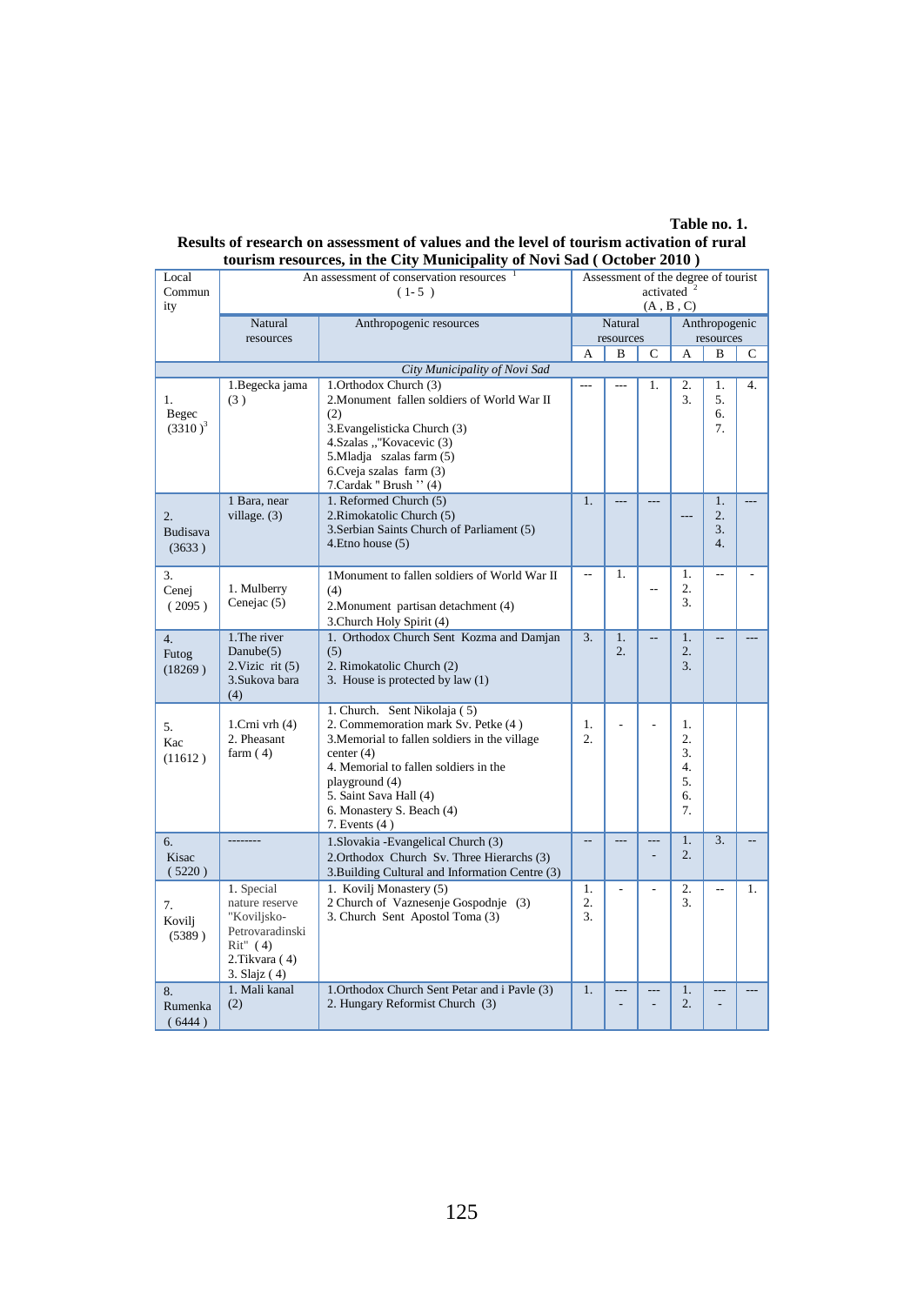| 9.<br>Stepanov<br>icevo<br>(2012)          | 1. The River<br>Jegricka (3)                                                                       | 1. Monument of Three generations (2)<br>2. Monument of Stepa Stepnovic (2)<br>3. Orthodox church Sent Lazar Kosovski (2)                   | 1.                        |                        |  | 1.<br>2.<br>3.            |                              |  |
|--------------------------------------------|----------------------------------------------------------------------------------------------------|--------------------------------------------------------------------------------------------------------------------------------------------|---------------------------|------------------------|--|---------------------------|------------------------------|--|
| 10.<br>Veternik<br>(16895)                 | 1. The River<br>Danube $(3)$<br>2. Bara Gunjina<br>(1)                                             | 1. Monument to fallen soldiers from World<br>War II $(4)$<br>2. Orthodox church under construction (1)                                     | 1.                        |                        |  | 1.<br>1                   |                              |  |
| City Municipality of Petrovaradin          |                                                                                                    |                                                                                                                                            |                           |                        |  |                           |                              |  |
|                                            |                                                                                                    |                                                                                                                                            |                           |                        |  |                           |                              |  |
| $\mathbf{1}$<br>Novi<br>Ledinci<br>(1871)  | 1. The river<br>Danube (3)<br>$2$ . Donji rit $(5)$<br>$3.$ Gornji rit $(5)$                       | 1. New Orthodox Church Sent Trojica (4)                                                                                                    | 1.<br>2.<br>3.            |                        |  | $\mathbf{1}$ .            |                              |  |
| 2 <sup>0</sup><br><b>Bukovac</b><br>(3807) | 1. Fruška gora<br>/Srdenji čot,<br>Direk, Dubina<br>$\text{dolina}/(3)$<br>2. Vilina vodica<br>(3) | 1. Orthodox Church Vaznesenje Gospodnje (3)<br>2. Bust of Milica Stojadinovic Srpkinja (3)<br>3. House of Milica Stojadinovic Srpkinje (3) | ---                       | 1.<br>$\overline{2}$ . |  |                           | 1.<br>$\overline{2}$ .<br>3. |  |
| $\mathcal{R}$<br>Stari<br>Ledinci<br>(931) | 1.Lake of<br>Ledinci $(2)$<br>2. Lake of<br>Popovica (3)<br>3. Cave of<br>Pera $(3)$               | 1. Monastery church of Sent George (2)<br>2. Two of Turkey fountain (2)<br>3. Church Prenos mostiju Sent Nikolaj (4)                       | 1.<br>2.<br>$\mathcal{R}$ |                        |  | 1.<br>2.<br>$\mathcal{R}$ |                              |  |

1 Value:  $1 - 5$ , 1- the lowest value, 5 - the highest value

2 Value: A - Low, B - Medium, C – High

3 Number of population - 2011 Census of Population, Households and Dwellings in the Republic of Serbia-

First results,Buletin 540: 24, Statistical Office of the Republic of Serbia , Belgrade

Source: Author of paper prepared Table 1, by the responses from the author's original research

Local authorities have assessed that the level of tourist activated rural tourism resources, very low. Namely, 76.92 % of natural rural resources and 66.66% of anthropogenic rural tourism resources in the territory of the City Municipality of Novi Sad is not tourist activated (Tab. 1, 2). So we get the answer to the question in the title of article: Rural tourism resources-potential or attractions. The results of research show that the rural tourism resources in City Municipality of Novi Sad are tourism potential, but not yet and tourism attraction.

Transformation tourism potential into a tourism attraction is a complex process in the tourism system and this process we denote the term: touristification (see: Vidic, N., Model of touristification, pp. 307-309, http://www.dgt.uns.ac.rs/ctth/ctth\_papers.pdf). Process of touristification in the studied area is very slow. In the continuity of the research we studied the role of local authorities in creating the environment for the activation of rural tourism resources. Towards this goal designs are the questions, which require a written response to the qualitative. Present the questions and answers of local authority in original form without our interpretation.

To the third question: What have you, as a local authority done for the activation of rural tourism resources, received the following answers: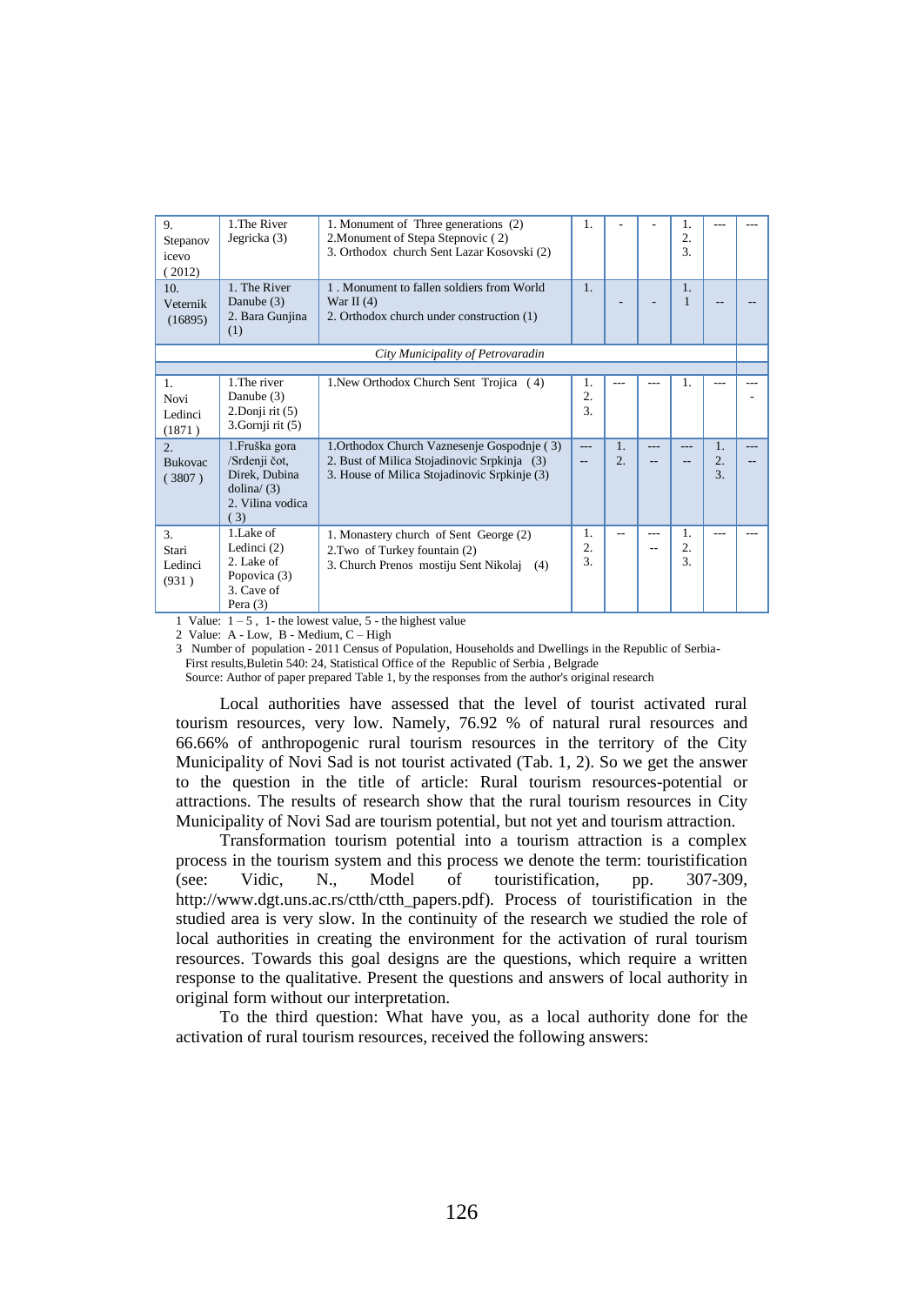- "Contacts were established with the Tourist Organization of Novi Sad, Provincial Secretariat for the Economy and the Provincial Secreatariat for Education".

- "Improved sports and recreational activities, particularly fishing, helping local community, and activities in churches symbolically raising funds".

- "As an officer of the local community, can only carry out and coordinate the choices of others...".

- "The local community donated resources for the construction of fences in the church; sought to restore a museum, farm owner".

- "The Council of the local community has a Committee for Tourism, initiated by the lecture on rural tourism, conducted a survey of interest for tourism and application forms for relevant facilities are distributed".

By 4th question: "What do you, as an authority in the local community, propose to do to activate, received the following answer:

- "When we possess the financial resources, we will be able to plan and take measures. With rural tourism resources managed by others - the owners of resources are not in the territory of the local community".

- "Connect with other municipalities and municipal authorities of foreign government".

- "Due to lack of own funds, we are forced to follow what is offered for such projects outside the city, province state and to use these resources for these activities".

- "Local Community can only address in writing the higher structures of the City or get funds by organizing private entrepreneurs and citizens to donate".

- "Intended to make contact with potential investors and organizers".

- "Intended to connect with other municipalities and foreign countries and city administrative agencies".

When asked, specify at least three factors which are the reasons that you, the local authorities, are prevented from the activation of rural tourism resources  $(5<sup>th</sup>$ question), responses the following answer:

- "City Administration prevents the return of the pasture, where they developed a metropolis".

- "Lack of legal regulations".

- "If the competent institution delivered information on where and when to apply for the needed funds, we would be well organized and provide quality tourist facilities".

- "Local Community does not have the means - the lack of interest of the citizens, no interest of institutions and bodies, not a political interest".

- "Potential service providers do not see the benefits of such engagement; one side does not propagate and guide this activity".

- "Local Community does not have the resources, lack of interest of citizens, lack of institutions and authorities' involvement, unless there is political interest".

When asked to state the reasons/the factors that helped in the activation of rural tourism resources ( $6<sup>th</sup>$  question), local authorities have responded: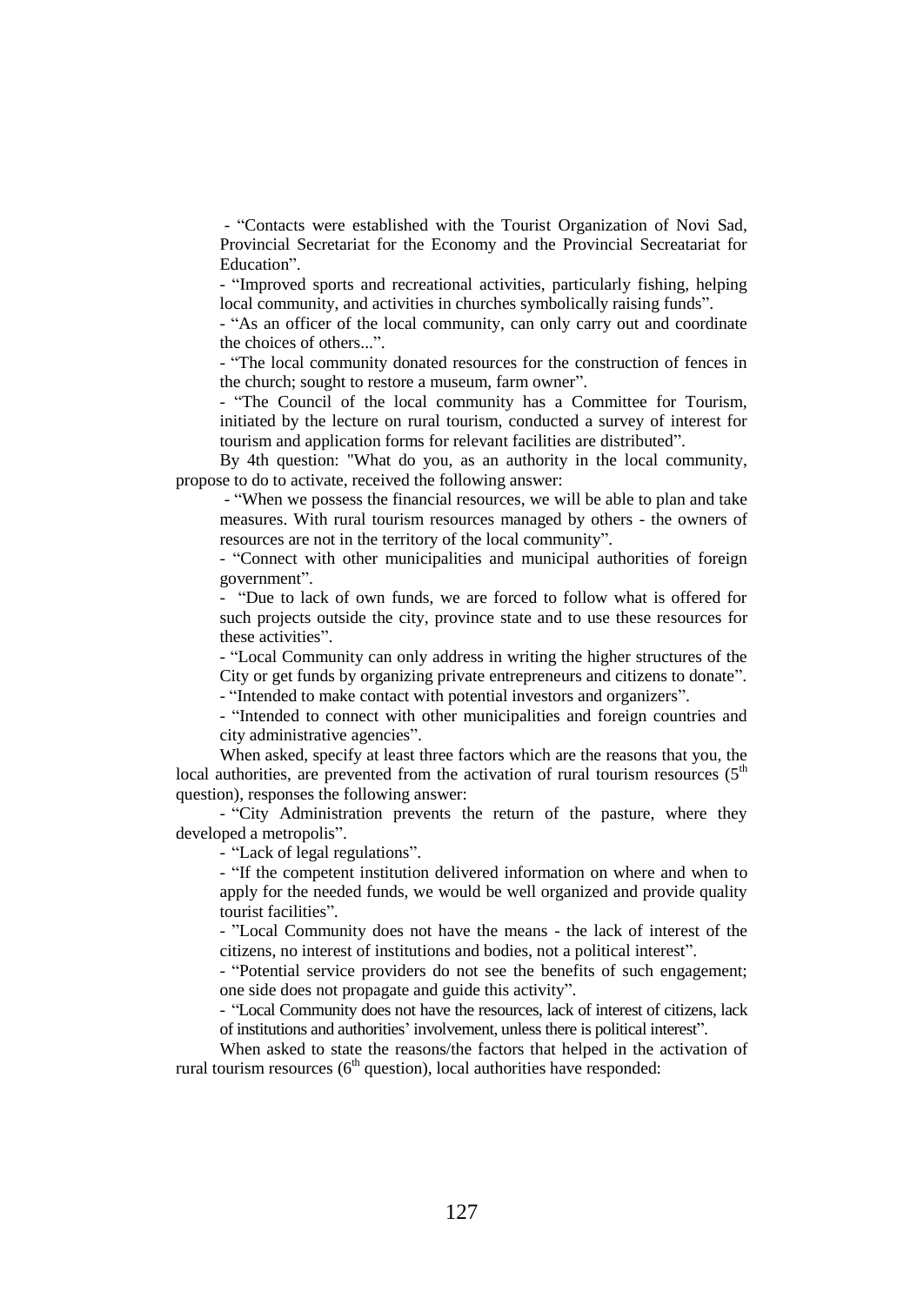- "Provincial Secretariat for Economy and the Provincial Department of Education. The Assembly of Novi Sad".

- "Private donors, individuals".

- "Lately, there was a good cooperation with politicians and public figures from the local community, good will and interest of the citizens, marketing". -"The Tourist Organization of Novi Sad gave a lecture and distributed application forms and scoring lists for facilities, a private company built apartments".

- "Good cooperation with public figures and politicians from the local community at a time when there was a landing, then the good will and interest of the City; marketing".

From 13 local community only one has a Commission for Tourism which is organized lecture of rural tourism and conduct research of tourism.

All these responses belong to the endogenous themes, but not in the sphere of IRT, on the concept of bottom up development, about whom write: Brian Ilbery, Gunjan Saxena and Moya Kneafsey (2007, p. 444). These responses are the resultexpression - ednogenous of rural development on the top down concpet and actual change in the post-socialist transformation (Sljukic, 2009, p.18). Local authorities worry about the development of their rural communities in terms of responsibility, for activation of rural tourism resources have not shown interest. Local authorities are very passive, without initiative.

The actual concept top down development of local community could slow but not stop, initiatives and action of local authorities. This is confirmed the examples of successful rural tourism destinations in our country (around: Donji Milanovac, Knic, Valjevo, as szalas farm tourism in Vojvodina). Many local communities recognize the importance of tourism in stimulating changes in social, cultural, environmental and economic dimensions and are aware of these changes. Attitudes of those local leaders have a vital role in addressing issues in tourism (Aref et al., 2010). "Rural development policies should focus on strengthening the tried configurations and the combination of the old with the new" (Ploeg et al., 2000, p. 400).

### **CONCLUSIONS**

This is the first study of rural tourism resources in the territory of the City Municipality of Novi Sad. This research showed that:

- the local community, who were in the focus of this research have important tourism resources (Tab. 1),

- local authorities: do not know enough value of tourism resources in their local community; show no interest for them; rural tourism is not seen as a component of development, which is completely wrong and because is process of touritification a very slow.

Experiences from world tourism practices, show that local authorities play a dominant role in the activation of rural tourism resources. In the current of sociological development of local authorities is needed external support.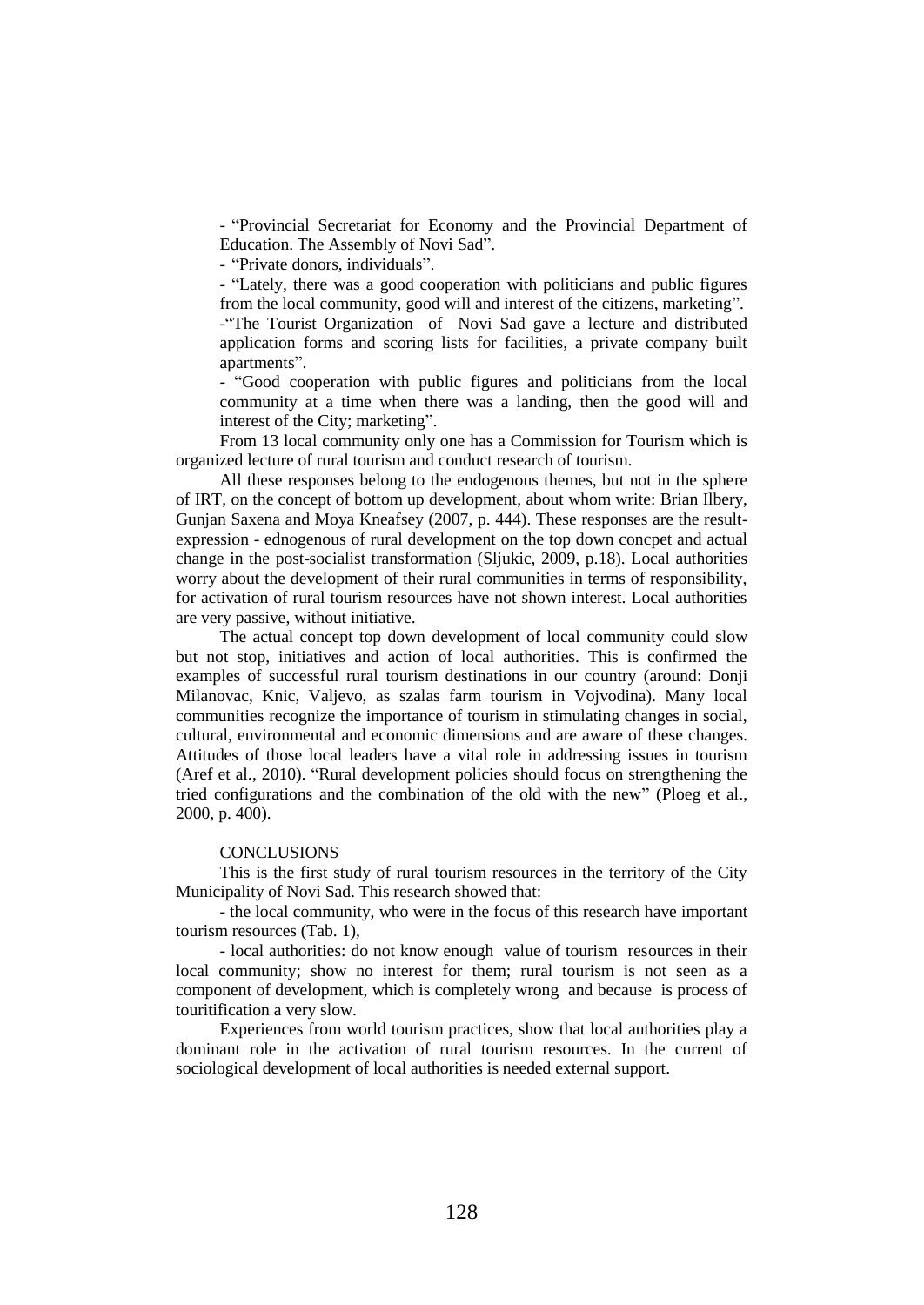Aylward ( 2009) written: through rural tourism, based on social capital it is possible to establish:

- "Trust and commitment, which are recognized as important in the network and demand the maximum effort from all actors, to make sure that the relationship lasts.

- Reciprocity: research shows that those interested in rural tourism expected reciprocal action - all involved sides share information if they wish to receive information in return or as a reciprocal action.

- Collaboration: without the cooperation of all actors in the network there is no success".

This study is the relatively small contribution for further development of tourism in the study area. This research is launched of local authorities that think about rural tourism resources, as well as value-territorial capital. Research has indicated that it is necessary to make inventory of tourism resources, define their profile and status, examine obstacles to their tourist activation. Experiences from this research and ideas can be applied to many other rural communities.

#### **REFERENCES**

AREF F., REDZUAN M., GILL S., AREF A. (2010), *Assessing the Level of Community Capacity Building in Tourism Development in Local Communities*, Journal of Sustainable Development, Vol. 3, No. 1, www. ccsenet.org./jsd.

AYLWARD E. (2009), *Rural tourism Development: Proposing an integrated Model of rural Stakeholder Network relationships*, Waterford Institute of Technology Main Campus (Cork Road, Waterford).

BEETON S. (2006), *Community Development through Tourism*, p. 256 (Landiks Press).

BUTLER R., HALL C. M., JENKINS J., editors (1997), Tourism and recreation in rural areas, pp. xii + 261, ISBN 0-471-97680-6 (CABI Databases).

CAMERON A. M., MEMON A., SIMMONS D. S., FAIRWEATHER J. R. (2001), *Evolving Role of Local Government in Promoting Sustainable Tourism Development on the West Coast*, Tourism Recreation Research and Education Centre (TRREC), Report No. 28, pp.i-ix,1- 64 (Lincoln University), ISSN 1175-5385.

CHUANG S.T. (2010), *Rural Tourism : Perspectives from social exchange theory*, (National University of Kaohsiung,Taiwan), pp. 1313-1322.

CLARK G., CHABREL M. (2007), Measuring Integrated Rural Tourism, Tourism Geographies, Vol. 9, No. 4, pp. 371–386, (Routledge), ISSN 1461-6688.

CONGER M., PLAGE K. (2008), *Advanced nursing practice in rural areas: connectedness versus disconnectedness*, Online Journal of Rural Nursing and Health Care, Vol. 8, No. 1 (update: 1o June 2011).

GEHEE N.G., (2007), *An Agritourism Systems Model: AWeberian Perspecitve*, Journal of Sustainable Tourism, Vol. 15, No. 2.

ILBERY B., SAXENA G., KNEAFSEY M. (2007), *Exploring Tourists and Gatekeepers' Attitudes Towards Integrated Rural Tourism in the England–Wales Border Region*, Tourism Geographies,Vol. 9, No. 4, pp. 441–468, (Routledge), ISSN 1461-6688.

HALL D., KIRKPATRICK I., MITCHELL M. (2005), *Rural tourism and Sustainable business – aspects of Tourism*, Library of Congress cataloging in Publication Date, ISBN 1- 84541- 012-2 ( hbk), ISBN 1 - 84541- 011- 4 (pbk).